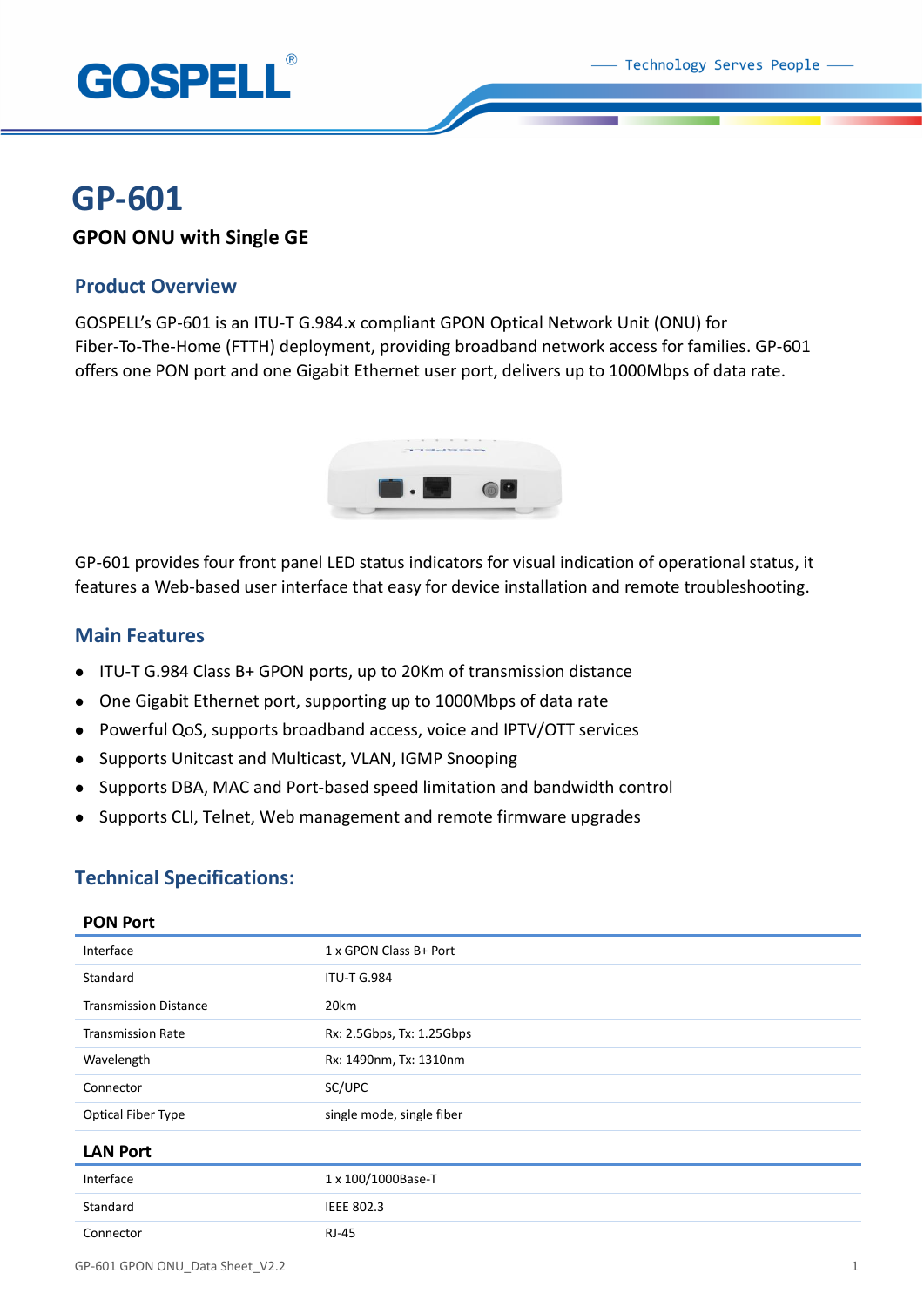

| Others                            | Auto MDI-X, Auto-Negotiation                                                                                      |
|-----------------------------------|-------------------------------------------------------------------------------------------------------------------|
| <b>Management and Maintenance</b> |                                                                                                                   |
| Protocol                          | CLI, Web and SNMP                                                                                                 |
| <b>Functions</b>                  | Graphical user interfaces, supports parameter settings and management, status monitoring<br>and software upgrades |
| <b>Miscellaneous</b>              |                                                                                                                   |
| <b>Front Panel</b>                | 4 x LED Indicator, for Power, PON and LAN port status indication                                                  |
| <b>Rear Panel</b>                 | 1 x DC Power Jack                                                                                                 |
| <b>Power Supply</b>               |                                                                                                                   |
| Power Supply                      | DC 12V Input                                                                                                      |
|                                   | External AC Power Adapter (with 100-240V, 50/60Hz AC Input, +12V DC Output)                                       |
| Power Consumption                 | 2.5W (Typ.)                                                                                                       |
| Environmental                     |                                                                                                                   |
| <b>Operating Temperature</b>      | 0℃ to 40℃(32°F to 104°F)                                                                                          |
| Storage Temperature               | -40 °C to 75 °C (-40 °F to 167 °F)                                                                                |
| <b>Operating Humidity</b>         | Up to 90%, non-condensing                                                                                         |
| <b>Mechanical</b>                 |                                                                                                                   |
| Product Dimensions (W x H x D)    | 105mm x 25mm x 75mm (4.1" x 1.0" x 3.0")                                                                          |
| Product Weight                    | Approx. 0.15Kg (0.33 lbs)                                                                                         |
| Carton Dimensions (W x H x D)     | 200mm x 80mm x 100mm (7.9" x 3.2" x 3.9")                                                                         |
| <b>Gross Weight</b>               | Approx. 0.25Kg (0.55 lbs)                                                                                         |

## **Ordering Information:**

| <b>Hardware Options</b> |                                                              |  |
|-------------------------|--------------------------------------------------------------|--|
| <b>Ordering Codes</b>   | <b>Descriptions</b>                                          |  |
| GP-601                  | GPON ONU w/1 x PON Uplink Port(SC), 1 x GE, AC Power Adapter |  |